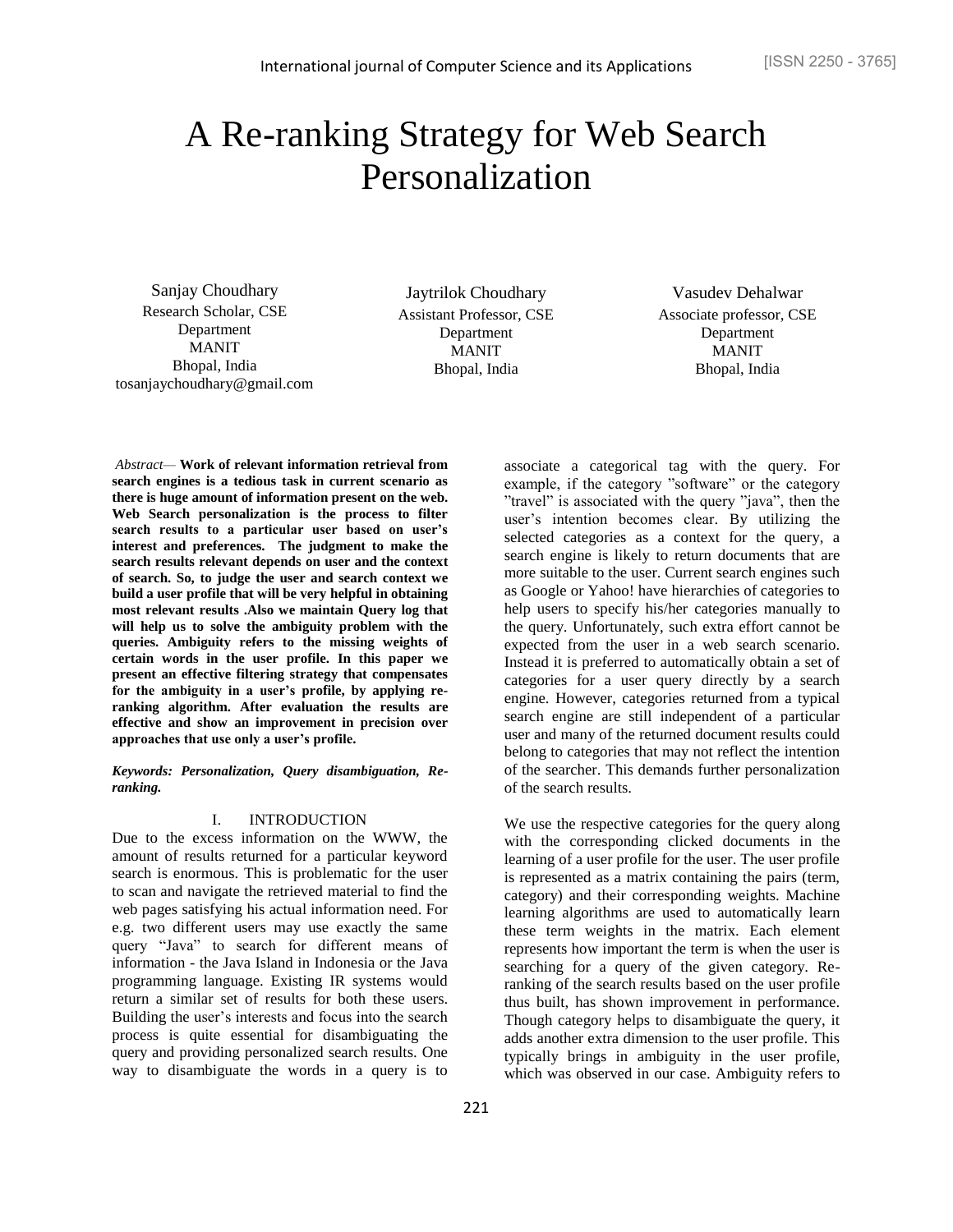the missing weights of certain words in the user profile. In this paper, we present an effective reranking solution that compensates for the ambiguity in a user's profile, by collaborative filtering algorithms.

#### II. RELATED WORK

The tremendous growth and popularity of the World Wide Web has resulted in a enormous amount of information sources on the Internet, creating a scenario where the answers to information needs of the users are available online somewhere in some format; but in order to find the appropriate information users need to scan through endless list of digital data. Different types of users explore the Web in various ways according to their requirements and experiences; some users, for instance, may survey an area of knowledge to get a general understanding on it, while others to look for specific information. In either of the cases, they need to access and analyze all the documents available and this process is time consuming. For these reasons, they normally tend to compromise themselves with the information they have received [1]. Personalized web content [2] is one of the proposed solutions to solve this problem. Most part of information is present in the form of unstructured free text, written in natural languages. Examples are blogs, forum, corporate memos, research reports, emails, blogs and historical documents [3] .According to recent studies more than 80% of queries submitted by users to search engines are estimated informational in nature. This means that most of them could be answered properly by providing structured and normalized form of information, like to key notes of entities, price lists of items for sale, document summaries. The purpose of Information extraction (IE) [4] is to structure the possible unstructured text; in other words, IE is the process of populating a template of structured information starting from unstructured or loosely formatted text, which can be given directly to user or can be stored in a database for further processing. Reference [5] suggested improving retrieval efficiency by tracking the user and exploring his/her logs. The authors reported that their algorithm dramatically improved the result's efficiency. They investigated the user's log files in the search engine and used them in the subsequent queries. This method directs the search engine toward common information in documents for each user.

Reference [6] investigated the possibility to find a web page relevant to a reference web page. Although the objective of the project is quite similar to this paper, it was implemented using a totally different strategy. The authors used the reference page only to

represent the knowledge-based system. Reference [7] in proposed a similar method to the one provided in this paper. The authors provided a personalized web search for improving retrieval effectiveness. They have implemented a machine learning algorithm to capture the user interests. Every time the user connects to a URL, the system keeps track of that URL and categorizes it. This process improved the overall system performance as every URL is reflected on the subsequent query.

# III. PROBLEM

To improve the retrieval effectiveness for personalizing the web search is the main problem. Our strategy includes three steps. The first step is to map a user query to a set of links. The second step is to utilize both the query and its context to retrieve Web pages using ontology [8].

In order to do the first step, ODP is used as a resource. A hierarchical model approach is used to represent a user's search history and describe how a user's search history can be collected without his/her direct involvement. The user submits a query to the search engine. The search engine produces set of results composed with the relevant and irrelevant page collections.

|  |  | Table 1. Sample Category and Term matrix |  |
|--|--|------------------------------------------|--|
|--|--|------------------------------------------|--|

| Category<br><b>Term</b>             | <b>MS</b><br>Corp. | <b>MSDN</b> | <b>Windows</b> | MS<br><b>Office</b> | <b>MS</b><br>careers |
|-------------------------------------|--------------------|-------------|----------------|---------------------|----------------------|
| <b>Microsoft</b><br>Corp.           |                    | 0.4         | 0.5            | $\Omega$            | 0.5                  |
| <b>Microsoft</b><br><b>Software</b> | 0                  |             |                | 0.6                 | 0                    |

Table2. Sample Document and Category matrix

| Doc/<br>Category | <b>MS</b><br>Corp | <b>MSDN</b> | <b>Windows</b> | <b>MS</b><br><b>Office</b> | <b>MS</b><br>careers |
|------------------|-------------------|-------------|----------------|----------------------------|----------------------|
| D <sub>1</sub>   |                   | 0           | 0              | 0                          |                      |
| $\mathbf{D2}$    | 0.5               | 0           | 0              | 0                          | 0.5                  |
| D <sub>3</sub>   | 0                 | 0.5         |                | 0                          | 0.5                  |
| D4               | 0                 |             | 0              |                            |                      |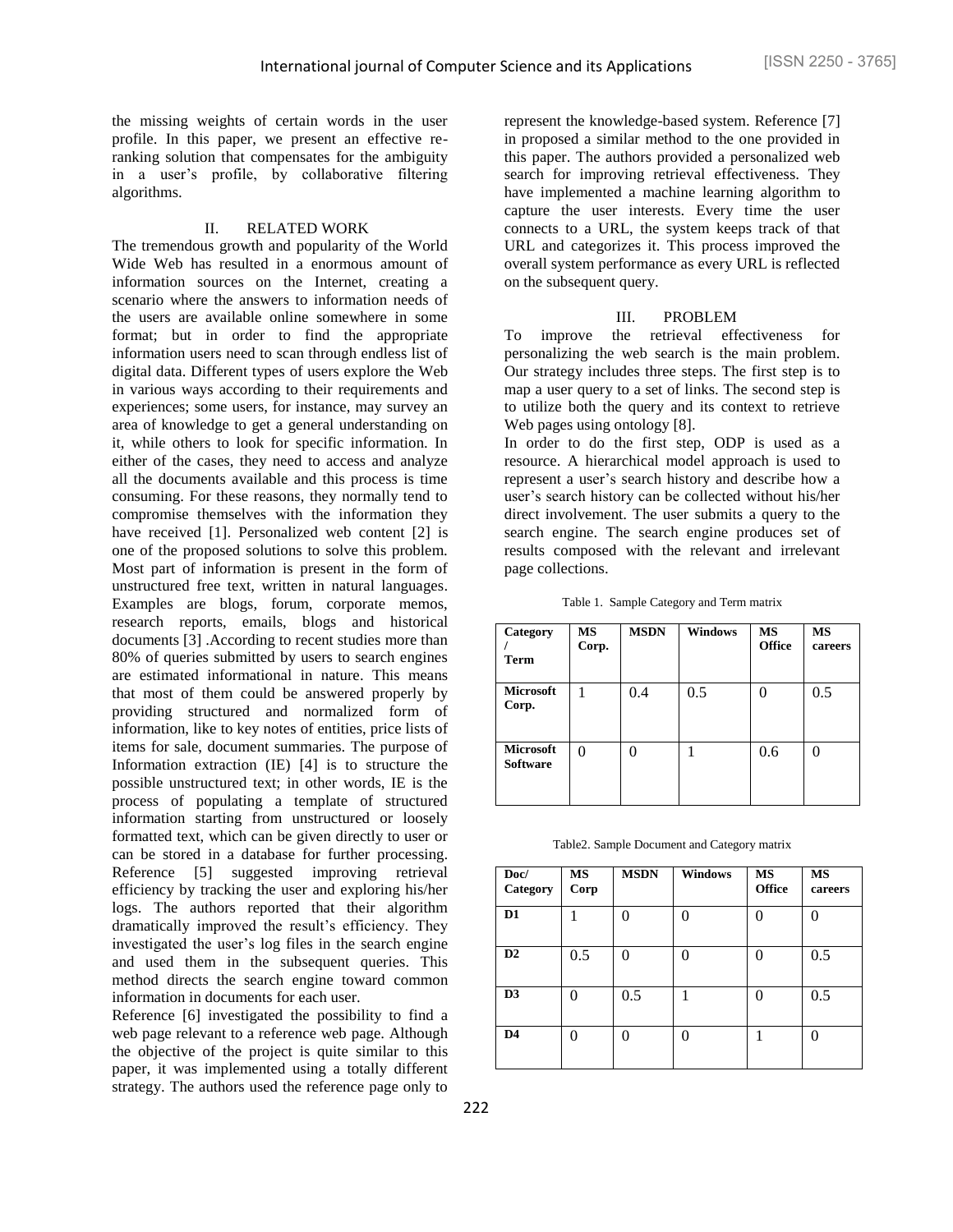| Doc/           | Microsoft   | <b>Microsoft</b> |
|----------------|-------------|------------------|
| Term           | Corporation | <b>Software</b>  |
| D <sub>1</sub> |             |                  |
| D2             |             |                  |
| D <sub>3</sub> |             |                  |
| D <sub>4</sub> |             |                  |

Table3. Sample Document and Term matrix

The relevant or irrelevant page identification .is a complex task to the user. Anyway, the presence of unwanted pages in the result set would force him or her to perform a post processing on retrieved information to discard unneeded ones.

With respect to other ranking strategies for the Semantic Web [9], our approach only relies on the knowledge of the user query, the Web pages to be ranked, and the underlying ontology. Hence, it allows us to effectively manage the search space and to reduce the complexity associated with the ranking task.

#### IV. PROPOSED ALGORITHM

The Hyperlink Induced Topic Search (HITS) algorithm is used for the page ranking process [10]. The results are ranked and irrelevant pages are removed from the result.

| Category/Link    | <b>Microsoft Corporation</b>                                        |
|------------------|---------------------------------------------------------------------|
| <b>Microsoft</b> | en.wikipedia.org/wiki/Microsoft                                     |
| Corporation      | www.microsoft.com/India                                             |
|                  | www. <b>microsoft.com</b> /en/in/default.aspx                       |
|                  | bhashaindia.com                                                     |
|                  | in.finance.yahoo.com/q?s=MSFT                                       |
|                  | timesofindia.indiatimes.com/topic/ <b>Microsoft-</b><br>Corporation |
|                  | iplextra.indiatimes.com/topic/<br><b>Microsoft_Corporation</b>      |
|                  | das.microsoft.com/activate/en-us/default.asp                        |
|                  | office.microsoft.com/en-in                                          |
|                  | support.microsoft.com/kb/91728                                      |

| Table5. Sample Category and User matrix |  |  |  |
|-----------------------------------------|--|--|--|
|-----------------------------------------|--|--|--|

| Cat/<br><b>User</b> | MS<br>Corp | <b>MSDN</b> | <b>Windows</b> | <b>MS</b><br><b>Office</b> | <b>MS</b><br>careers |
|---------------------|------------|-------------|----------------|----------------------------|----------------------|
| MS<br>Corp          |            |             |                |                            |                      |
| <b>MS</b><br>Soft   |            |             |                |                            |                      |

Links relevant to the Microsoft Corporation and Microsoft software is prioritized based on term weight. Every user is mapped with category and based on their search history weight is assigned. Based on the user's preference the relevant links will be prioritized and the irrelevant links will be omitted. In the above table user is more interested on MSDN and Microsoft careers so other links will be hidden for the users. Rocchio [12] is originally a relevance feedback method. We use a simple version of Rocchio adopted in text categorization

$$
M(i,j) = Max \sum_{k=1}^{m} DT(k,j) * DC(k,i) \tag{1}
$$

where M is the matrix representing the user profile, N is the number of documents that are related to the ith category, m is the number of documents in DT,  $DT(k,j)$  is the weight of the jth term in the kth document,  $DC(k,i)$  is a binary value denoting whether the kth document is related to the ith category .clearly,  $M(i,j)$  is the max weight of the jth term in all documents that are related to the ith category and documents that are not related to the category are not contributing to  $M(i,j)$ . We call it as MaxRocchio method .Based on the category term weight, Category link will be prioritized. To include personalization for every user, category term weight will be calculated.

$$
MU(i,j) = \sum_{u=1}^{n} \sum_{k=1}^{m} DT(k,j) * DC(k,i)
$$
 (2)

Interested terms links will be mapped with the user and will be displayed

# V. RESULT AND DISCUSSION

*A. Measure of Web Page Retrieval*